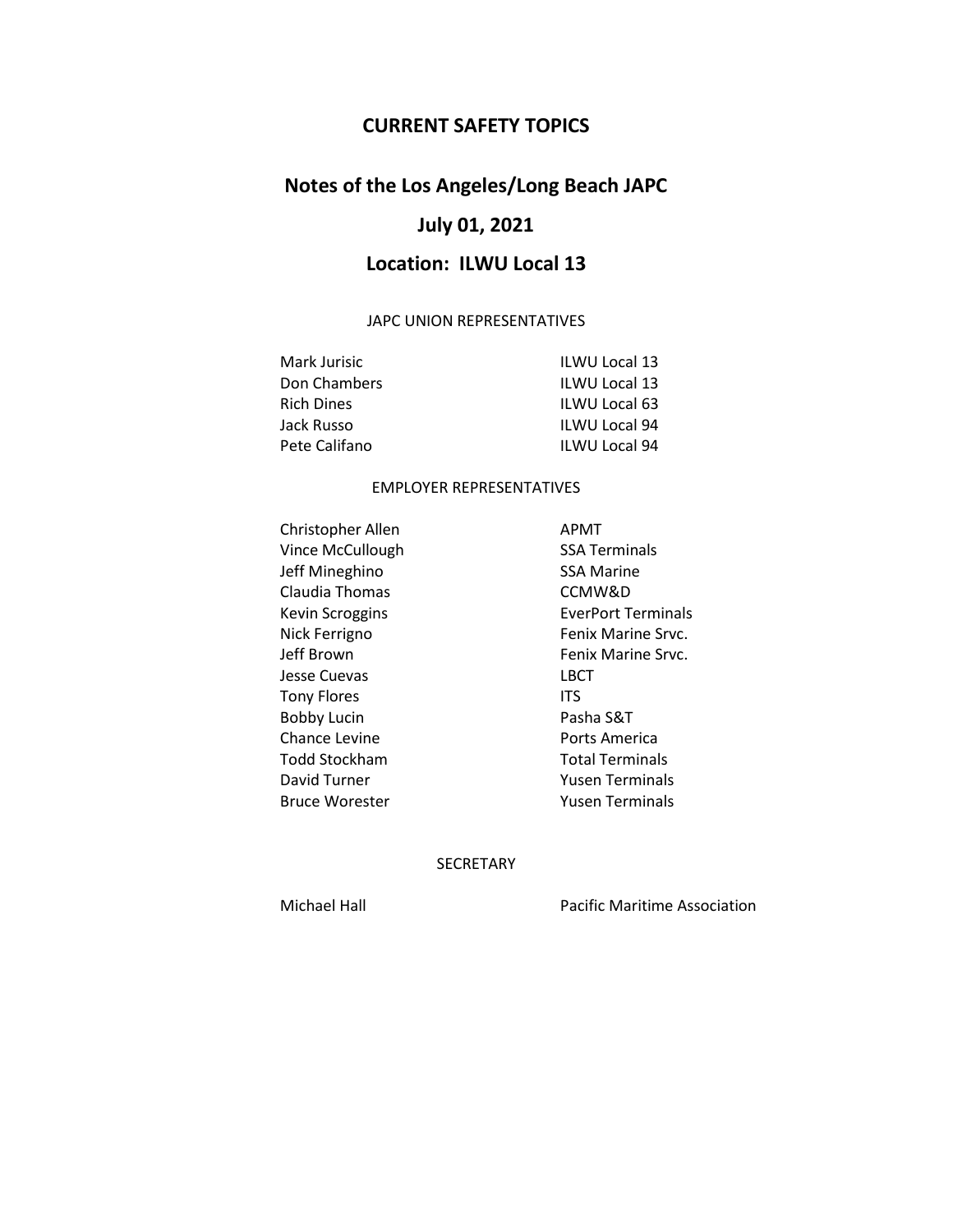#### **REVIEW OF JUNE 03, 2021 JAPC NOTES**

The Committee reviewed the notes from the June meeting. Minor corrections were requested.

#### **DISCUSSION TOPICS**

#### ACCIDENT ANALYSIS

The Committee was provided with the LA/LB injury summary report covering 05/16/2021 to 06/16/2021 [pmap5060]. The report listed 16 LT and 60 NLT injuries for LA/LB.

The Employers provided additional information on 16 different incident reports requested by the Union.

The Union reminded the Employers the crane or equipment number will be requested during the monthly injury report accident review. In addition, the Union also asked for crane fault and other data following a container crane loss of power / sudden stop.

#### SERIOUS INCIDENTS

- 1. A POLA container terminal safety manager noted a recent severe injury to a longshore worker that fell from atop a rail gondola resulting in a head injury. No damage or grease was found. The committee discussed similar injuries from workers atop gondolas. Following discussion, the Employers agreed to join with the Union proposal to send a joint recommendation to the LB Longshore LRC to require head protection atop gondolas.
- 2. A POLB container terminal representative provided a report of an OCR camera that fell from atop the container gantry crane to the ground. After investigation, it was noted the camera was not connected inside the sealed unit. The Employer inspected all other cameras.
- 3. A POLB container terminal safety manager noted a recent injury to a longshore worker that was struck after closing the vessel manhole cover. The bolts to the cover were rusted causing the cover to strike the head and shoulder of the worker.
- 1. A POLB container terminal safety manager reported a recent injury to a vessel lasher. The lasher was under a working 7-high container. The cone fell, bounced to the deck, and struck the employee on the shoulder, resulting in a lost time injury.

The committee held a lengthy discussion on various lasher safety hazards. The foremen representative noted that pre-planning of lashers and working bays would reduce many hazards of workers in the bight.

The committee reviewed PCMSC rule 1048.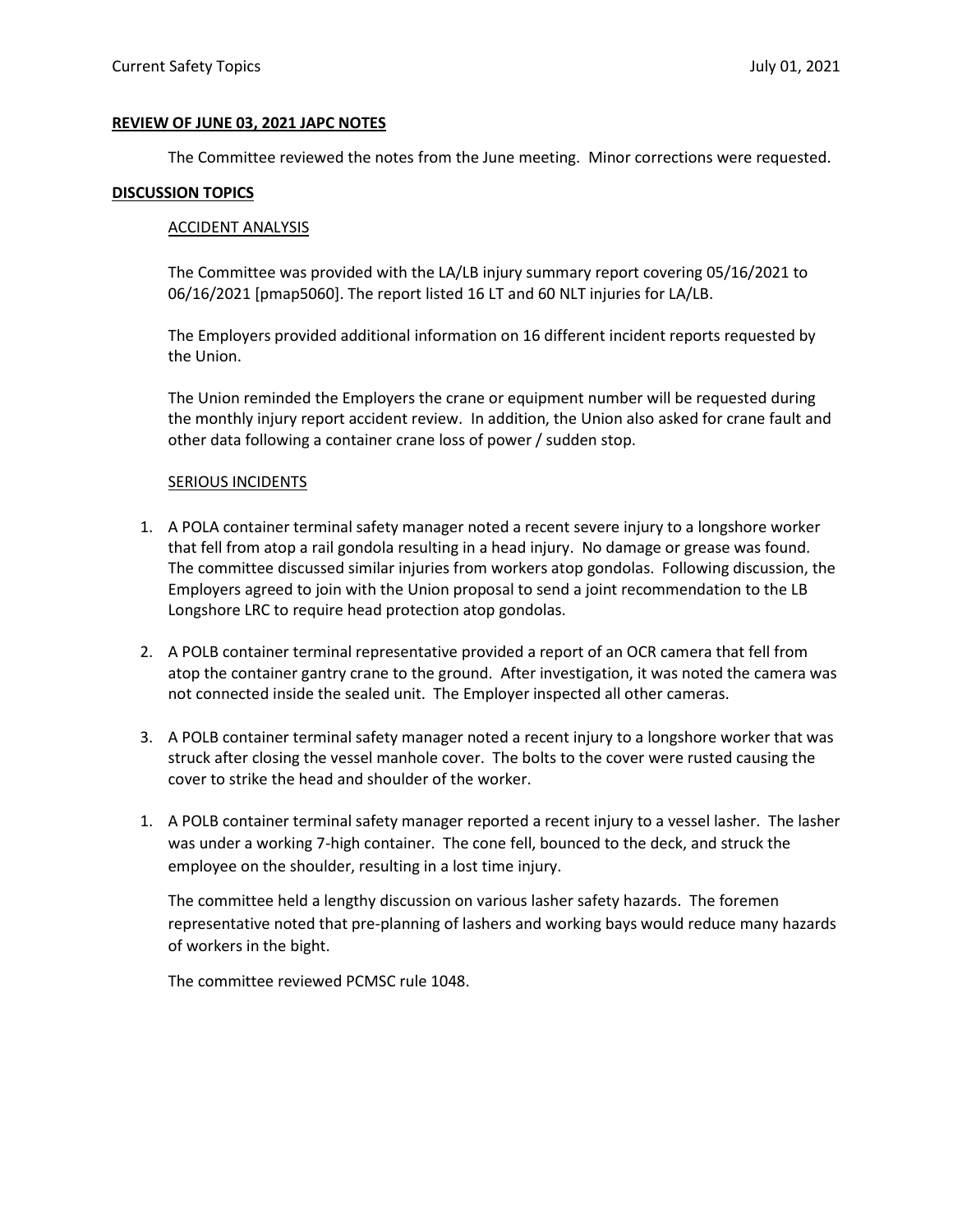## **OLD BUSINESS**

1. Working at Heights SubCommittee

The subcommittee will hold another drill when appropriate. [Held over].

2. Local 13 Letter to Employers re: Incident Data Collection on Top Handlers vs Pick Up Trucks

The JAPC sub-committee continues to request the top handler incident form be completed for review. [Open item].

3. Secondary Attachment Device on Personnel Cages

The Employers have been reminded that both the PCMSC and OSHA regulations require a secondary means of attachment when secured by twistlocks. The JAPC sub-committee also recommended that a secondary locking device be installed when possible. [Item requested to keep open by Union].

4. Lashing Gear Handling

The topic of hauling lashing gear up to the vessel deck was again discussed by the committee. The Secretary noted the east coast is not doing anything significantly different from the west coast.

5. Crane Numbering

The foreman representative requested the terminals re-examine their position and to renumber container gantry cranes in order. The Employers noted they are not in agreement.